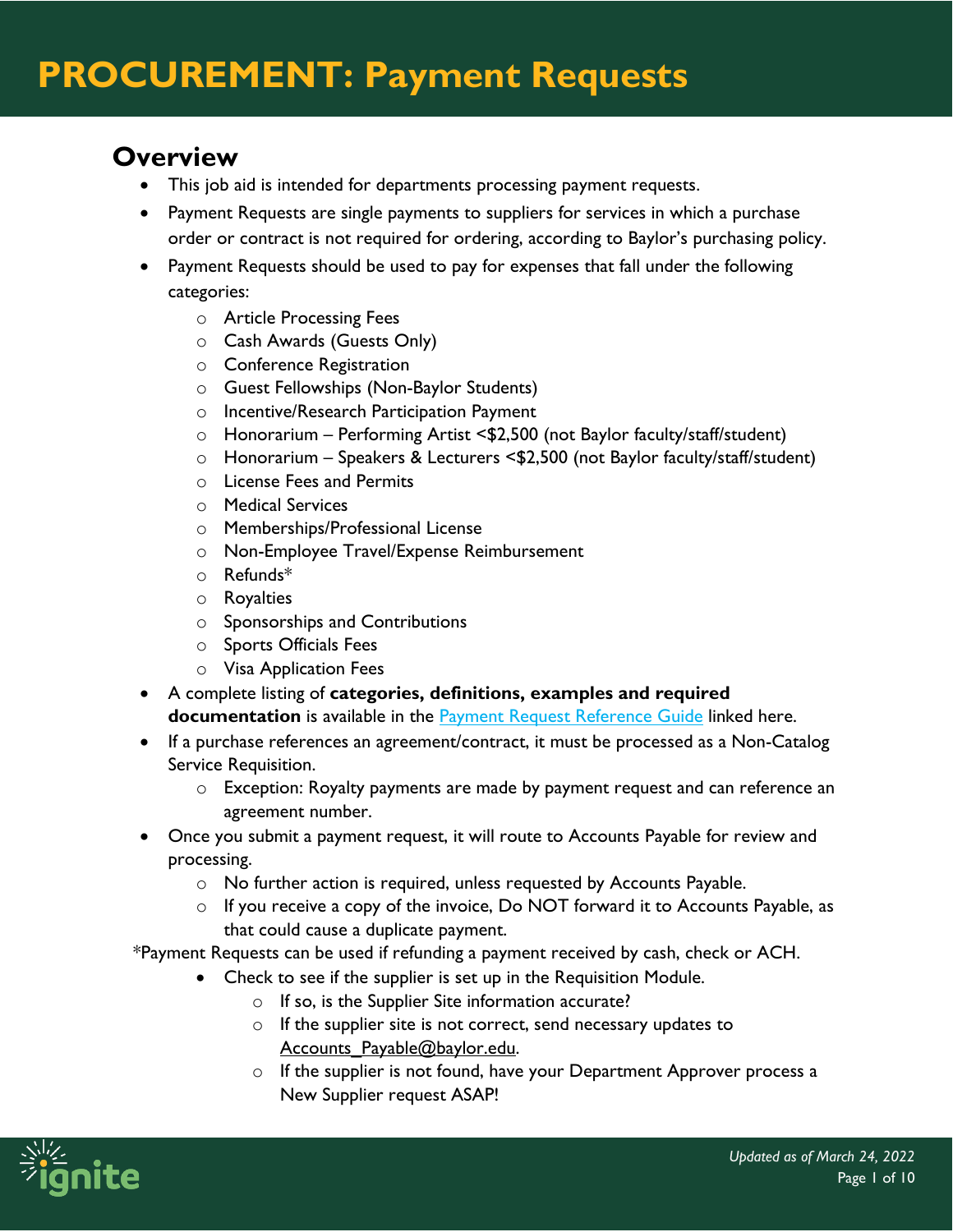### **1. Navigating to Payment Request**

- 1. You can access the **Purchase Requisitions** task in two ways:
	- a. (Option 1) Click the **Navigator** icon in upper left-hand corner of the Ignite landing page.

| $\boxed{\blacksquare\mathbf{E}}$ $\mathop{\mathbb{E}}^{\mathop{\Downarrow}\limits_{\mathop{\sim}\limits^{\mathop{\sim}\limits_{\mathop{\sim}\limits^{}}}}$ $\mathop{\Downarrow}\limits_{\mathop{\sim}\limits^{\mathop{\sim}\limits_{\mathop{\sim}\limits^{}}}}$ |    |         |       |         |                                |                     |
|-----------------------------------------------------------------------------------------------------------------------------------------------------------------------------------------------------------------------------------------------------------------|----|---------|-------|---------|--------------------------------|---------------------|
|                                                                                                                                                                                                                                                                 |    |         |       |         | Good morning, Testuser_GM_s11! |                     |
|                                                                                                                                                                                                                                                                 | Me | My Team | Sales | Service | Help Desk                      | Contract Management |
|                                                                                                                                                                                                                                                                 |    |         |       |         |                                |                     |

b. Under the **Procurement** section, click the drop-down arrow and select **Purchase Requisitions** from the drop-down list.

|                                   |                            |                              | <b>Show More</b> |
|-----------------------------------|----------------------------|------------------------------|------------------|
| <b>Customer Data Management</b>   |                            |                              |                  |
| <b>Student Center</b>             |                            |                              | $\checkmark$     |
| Academics                         |                            |                              | $\checkmark$     |
| Academic Tools                    |                            |                              | $\checkmark$     |
| Expenses                          |                            |                              | $\checkmark$     |
| Incentive Compensation            |                            |                              | $\checkmark$     |
| Procurement                       |                            |                              | ᄉ                |
| <b>Purchase Requisitions</b><br>孟 | Purchase Agreements<br>rej | <b>Purchase Orders</b><br>∥≣ |                  |
| Negotiations                      | Catalogs                   | Suppliers                    |                  |

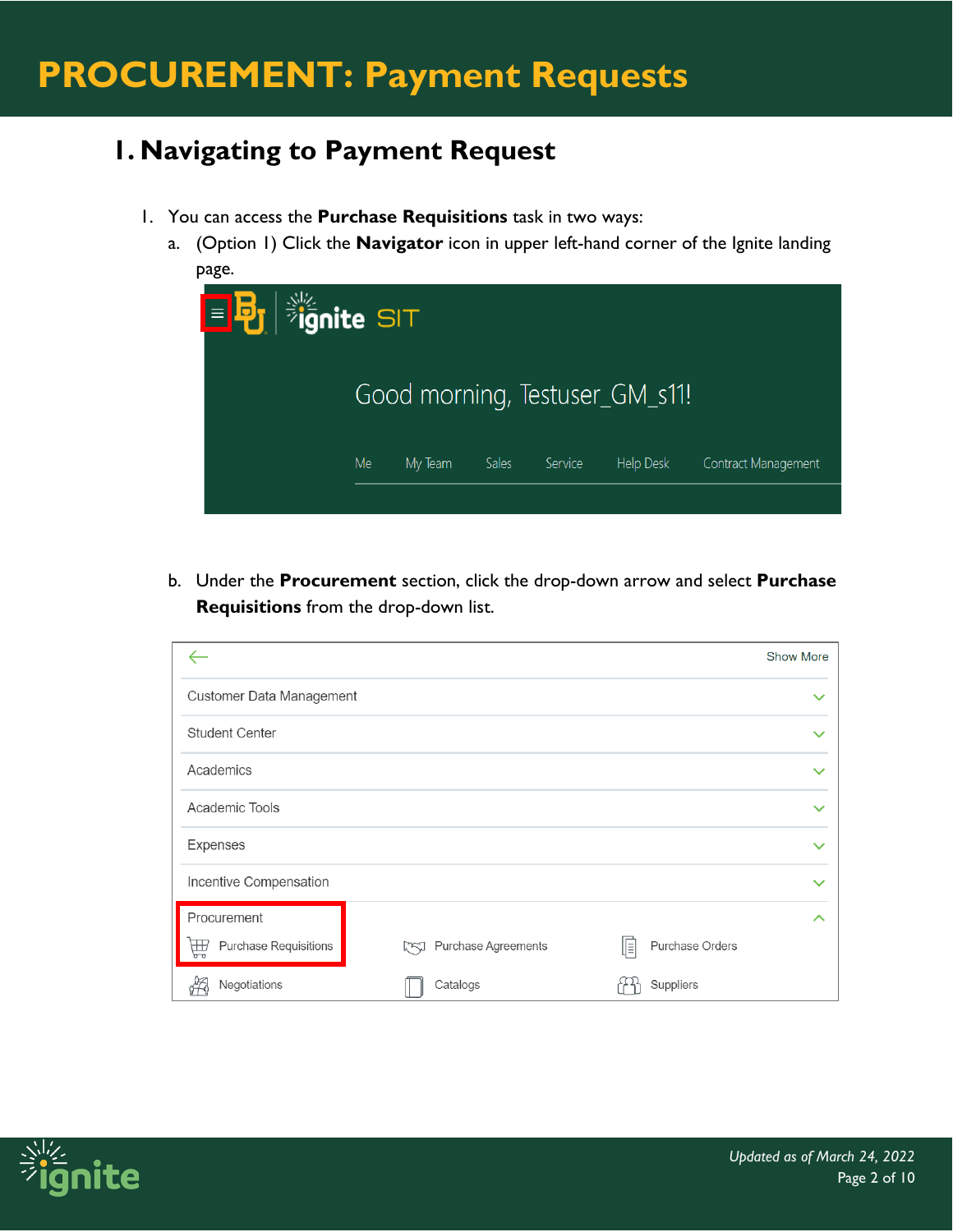c. (Option 2) Under the **Procurement** heading on the home page, you can scroll down and click on the **Purchase Requisitions** tile.

| Me          | Sales                         | Service          | Help Desk | Projects | Procurement | Tools | Others |
|-------------|-------------------------------|------------------|-----------|----------|-------------|-------|--------|
| <b>APPS</b> |                               |                  |           |          |             |       |        |
|             | 曲<br>Purchase<br>Requisitions | F<br>My Receipts |           |          |             |       |        |

2. Upon entering the Requisitions page, select **Payment Request**.

| o<br>$\equiv$         | <b>Fignite BPT</b>     |                           |                    |                                 |
|-----------------------|------------------------|---------------------------|--------------------|---------------------------------|
| Requisitions          |                        |                           |                    | More Tasks $\blacktriangledown$ |
|                       | Search                 |                           |                    | Q                               |
| <b>Top Categories</b> |                        |                           |                    |                                 |
|                       |                        |                           |                    |                                 |
| 侧                     |                        |                           | ╦                  |                                 |
| 1. Marketplace        | 2. Goods - Non-Catalog | 3. Services - Non-Catalog | 4. Payment Request | 5. Goods - After the Fact       |

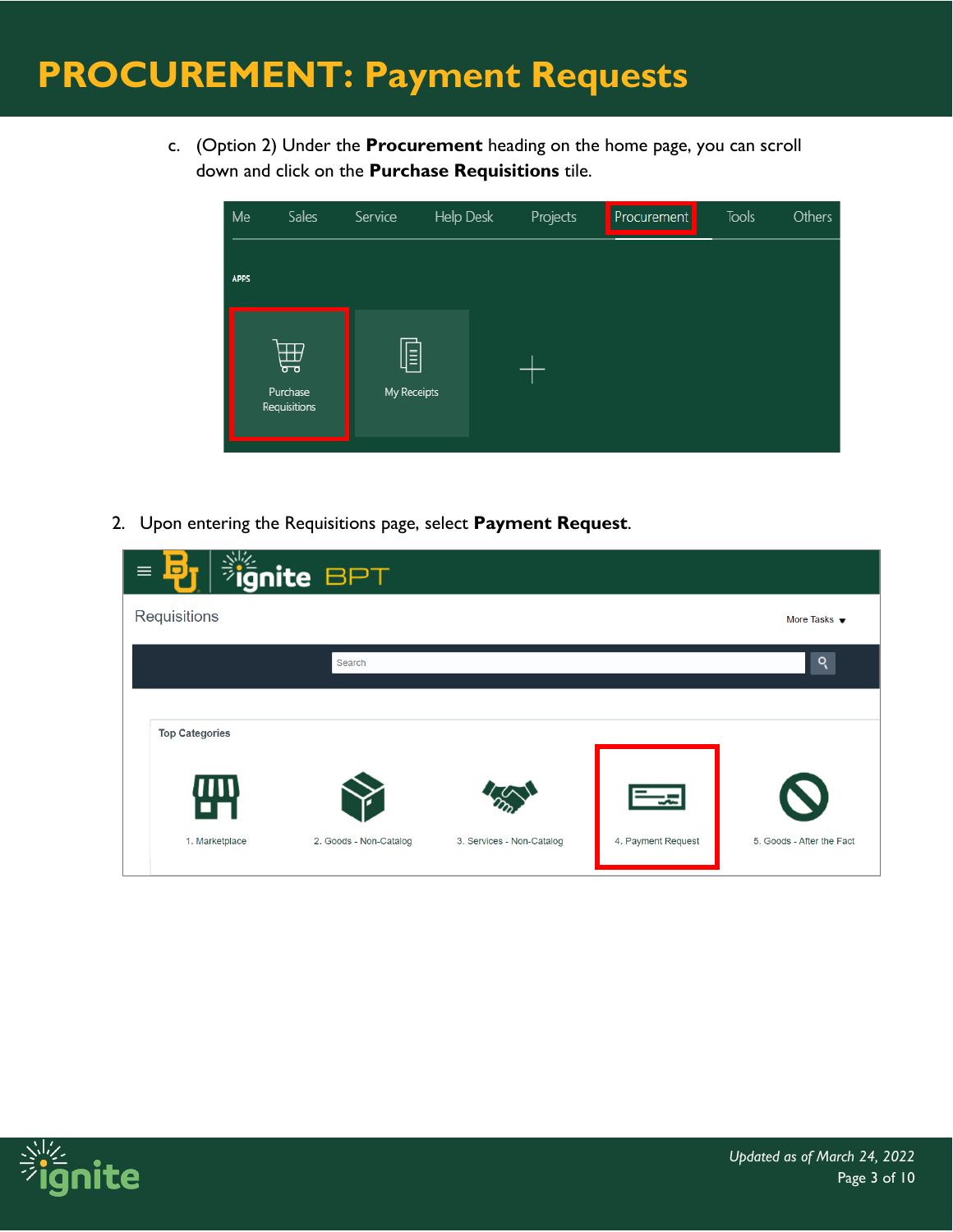### **2. Submitting a Payment Request**

- 1. Enter the **Item Description**, **Amount**, and **Currency**.
	- a. Item Description: Description of item(s) you are requesting to purchase/pay.

| Create Request: 4. Payment Request |                                                                                                                                            |  |  |  |  |  |
|------------------------------------|--------------------------------------------------------------------------------------------------------------------------------------------|--|--|--|--|--|
|                                    | Request for paying outside parties when the nature of the transaction is not supported by the standard procurement purchase order process. |  |  |  |  |  |
| Line Type                          | <b>Services</b>                                                                                                                            |  |  |  |  |  |
| * Item Description                 |                                                                                                                                            |  |  |  |  |  |
| * Category Name                    |                                                                                                                                            |  |  |  |  |  |
| * Amount                           |                                                                                                                                            |  |  |  |  |  |
| * Currency                         | <b>JSD</b>                                                                                                                                 |  |  |  |  |  |

2. Navigate to **Category Name** and select the **Search icon (magnifier)**.

| Create Request: 4. Payment Request                                                                                                         |                 |  |  |  |  |
|--------------------------------------------------------------------------------------------------------------------------------------------|-----------------|--|--|--|--|
| Request for paying outside parties when the nature of the transaction is not supported by the standard procurement purchase order process. |                 |  |  |  |  |
| Line Type                                                                                                                                  | <b>Services</b> |  |  |  |  |
| * Item Description                                                                                                                         |                 |  |  |  |  |
|                                                                                                                                            |                 |  |  |  |  |
| <b>Category Name</b><br>*                                                                                                                  |                 |  |  |  |  |
| * Amount                                                                                                                                   |                 |  |  |  |  |
| * Currency                                                                                                                                 | <b>USD</b>      |  |  |  |  |

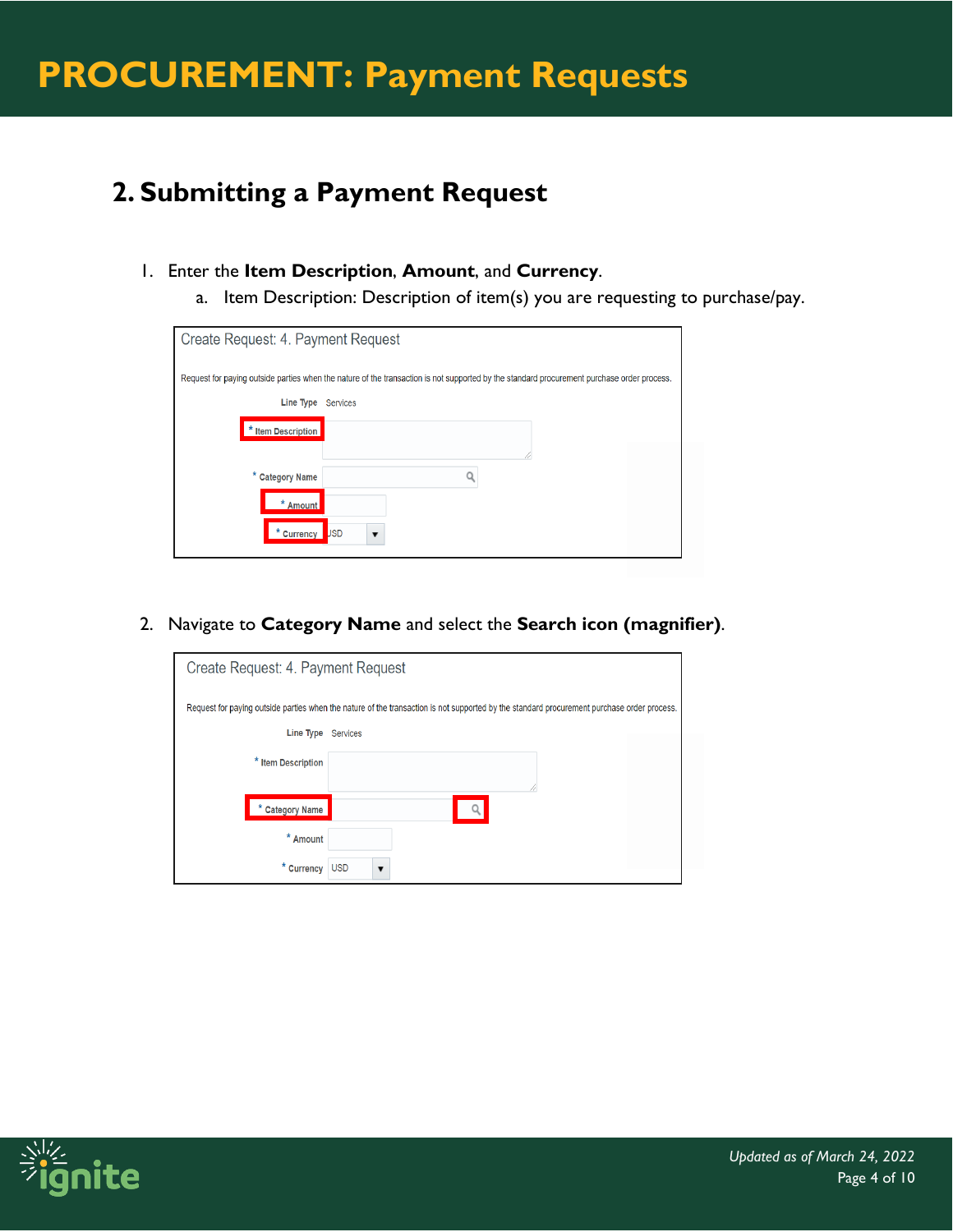#### 3. Enter the necessary information and select **Search**.

| <b>Search and Select: Category Name</b> |                    | ×                             |
|-----------------------------------------|--------------------|-------------------------------|
| $\triangle$ Search                      |                    | <b>Advanced</b>               |
| <b>Category Name</b>                    |                    |                               |
| <b>Description</b>                      |                    |                               |
|                                         |                    | <b>Search</b><br><b>Reset</b> |
| <b>Category Name</b>                    | <b>Description</b> |                               |
| No rows to display                      |                    |                               |
|                                         |                    | OK<br>Cancel                  |

4. You will now see all the **Category Name** options for a payment request. Select the category needed for your request.

| <b>Search and Select: Category Name</b> | ×                                                                                             |
|-----------------------------------------|-----------------------------------------------------------------------------------------------|
| $\triangle$ Search                      | <b>Advanced</b>                                                                               |
| <b>Category Name</b>                    |                                                                                               |
| <b>Description</b>                      |                                                                                               |
|                                         | <b>Search</b><br><b>Reset</b>                                                                 |
| <b>Category Name</b>                    | <b>Description</b>                                                                            |
| <b>Article Processing Fees</b>          | Payment Requests Services (e.g. payment for publication of academic articles)                 |
| Cash Awards and Prizes                  | Payment Requests Goods (e.g. cash for prizes)                                                 |
| <b>Conference Registration Fees</b>     | Payment Requests Services (e.g. conference registration)                                      |
| Dues and Memberships                    | Payment Requests Services (e.g. professional organizations)                                   |
| <b>Guest Fellowships</b>                | Payment Requests Services (e.g. payment to non-Baylor faculty students for academic purposes) |
| Honorarium - Performing Artist          | Payment Requests Services (e.g. bands, dancers, etc)                                          |
| Honorarium - Speakers and Lecturers     | Payment Requests Services (e.g. honorarium, )                                                 |
| <b>Medical Visits</b>                   | Payment Requests Services (e.g. doctor visits, shots)                                         |
| Non-Employee Expense Reimbursem         | Payment Requests Services (e.g. candidate travel, guest travel)                               |
| Permits, Licenses, and Fees             | Payment Requests Services (e.g. license plates, local permits, visas)                         |

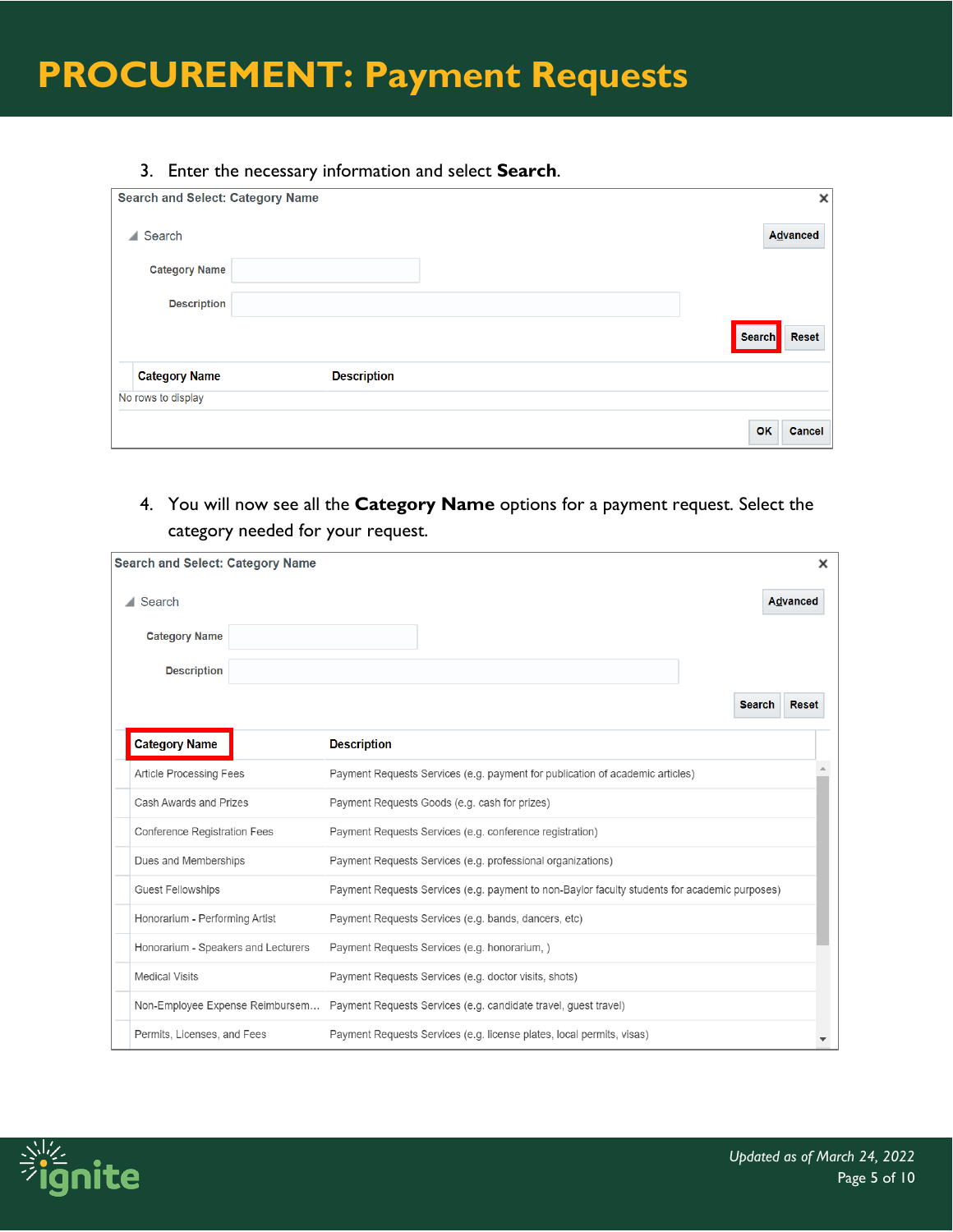5. Add the **Supplier** and the dropdown for **Supplier Site** (address) for which you're submitting the payment request. If there are multiple supplier sites (addresses), select the appropriate option from the drop-down. **The Supplier Site dictates where the payment will be sent.** The remaining supplier contact fields will auto-populate based on the selection.

| <b>Agreement</b>        |  |
|-------------------------|--|
| <b>Supplier</b>         |  |
| <b>Supplier Site</b>    |  |
| <b>Supplier Contact</b> |  |
| <b>Phone</b>            |  |
| Fax                     |  |
| <b>Email</b>            |  |
| <b>Supplier Item</b>    |  |
|                         |  |

6. If there is a contract or agreement in place, you will need to utilize a non-catalog requisition. The **Agreement** field is for exception use only. If you do not have a contract, leave the agreement field blank.

| Agreement            |  |
|----------------------|--|
| <b>Supplier</b>      |  |
| <b>Supplier Site</b> |  |

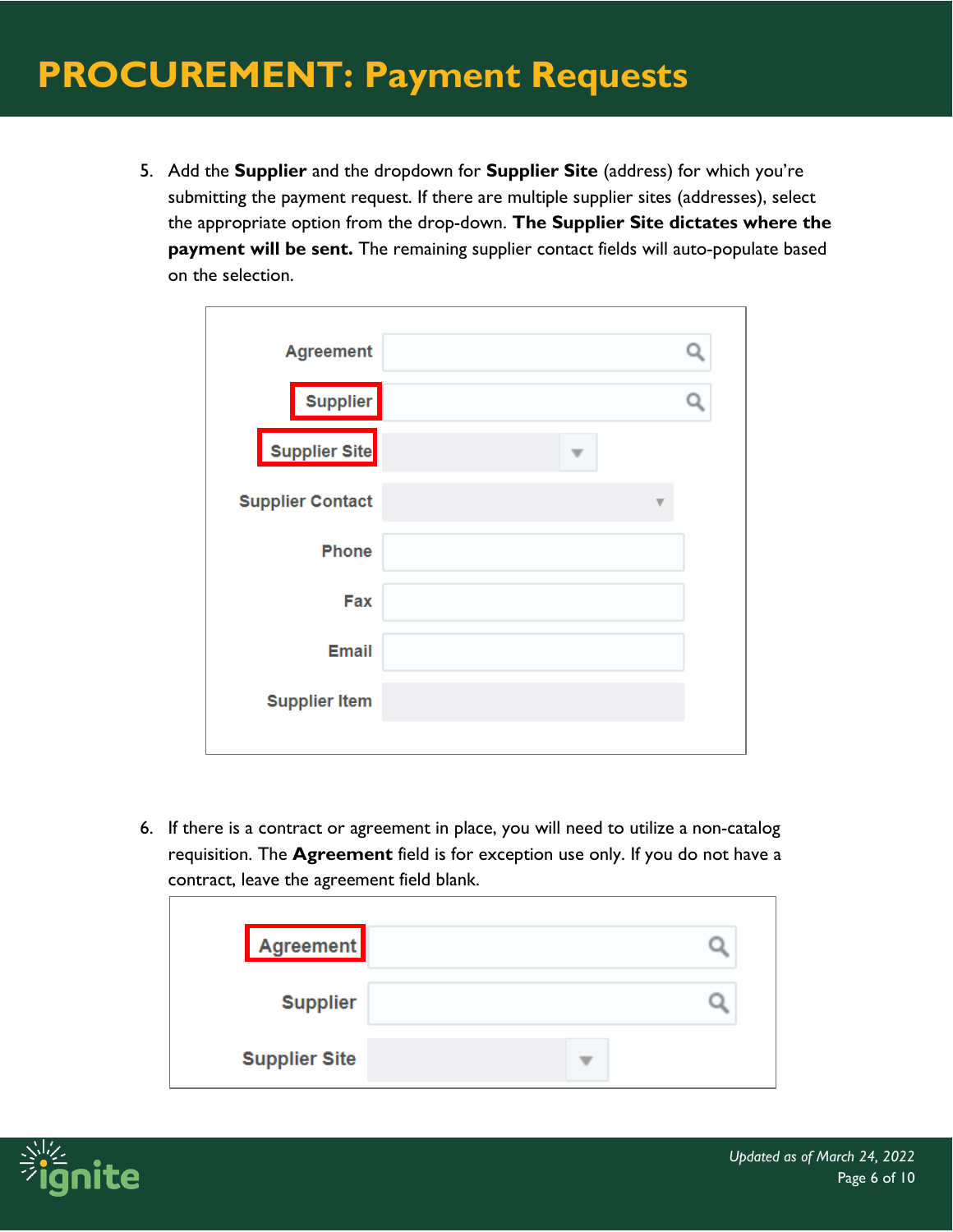7. Once the information is entered, select **Add to Cart**.

|                         | <b>Add to Shopping List</b> | <b>Add to Cart</b> | <b>Done</b> | 0<br>扁 |
|-------------------------|-----------------------------|--------------------|-------------|--------|
| ocess.                  |                             |                    |             |        |
| <b>Agreement</b>        |                             | Q                  |             |        |
| <b>Supplier</b>         |                             | Q                  |             |        |
| <b>Supplier Site</b>    |                             |                    |             |        |
| <b>Supplier Contact</b> |                             |                    |             |        |
| <b>Phone</b>            |                             |                    |             |        |
| <b>Fax</b>              |                             |                    |             |        |
| <b>Email</b>            |                             |                    |             |        |
| <b>Supplier Item</b>    |                             |                    |             |        |

### 8. Click the **Cart icon** and select **Review**.

| <b>Add to Shopping List</b>    | <b>Add to Cart</b> | <b>Done</b>  |             |
|--------------------------------|--------------------|--------------|-------------|
| test<br>$\bigcirc$<br>\$100.00 |                    | 100.00<br>\$ | $\mathbf x$ |
| Total                          | \$100.00           |              |             |
| <b>Review</b>                  | <b>Submit</b>      |              |             |
|                                |                    |              |             |

- 9. Add a **Description** and **Justification**. Review the information.
	- a. **Description** (Required): Define what the supplier is providing.
	- b. **Justification** (Required)**:** Define the Business Purpose explaining why the purchase is necessary.

| Edit Requisition: REQ0000407                                                                                        |               |                                          | <b>Check Funds</b><br><b>Shop</b> |
|---------------------------------------------------------------------------------------------------------------------|---------------|------------------------------------------|-----------------------------------|
| You are editing this requisition as an approver. You will be approving the requisition when you submit the changes. |               |                                          |                                   |
| <b>Requisitioning BU</b><br><b>BAYLOR</b>                                                                           | Justification |                                          |                                   |
| * Description test                                                                                                  |               |                                          |                                   |
|                                                                                                                     |               | Emergency purchase order number required |                                   |

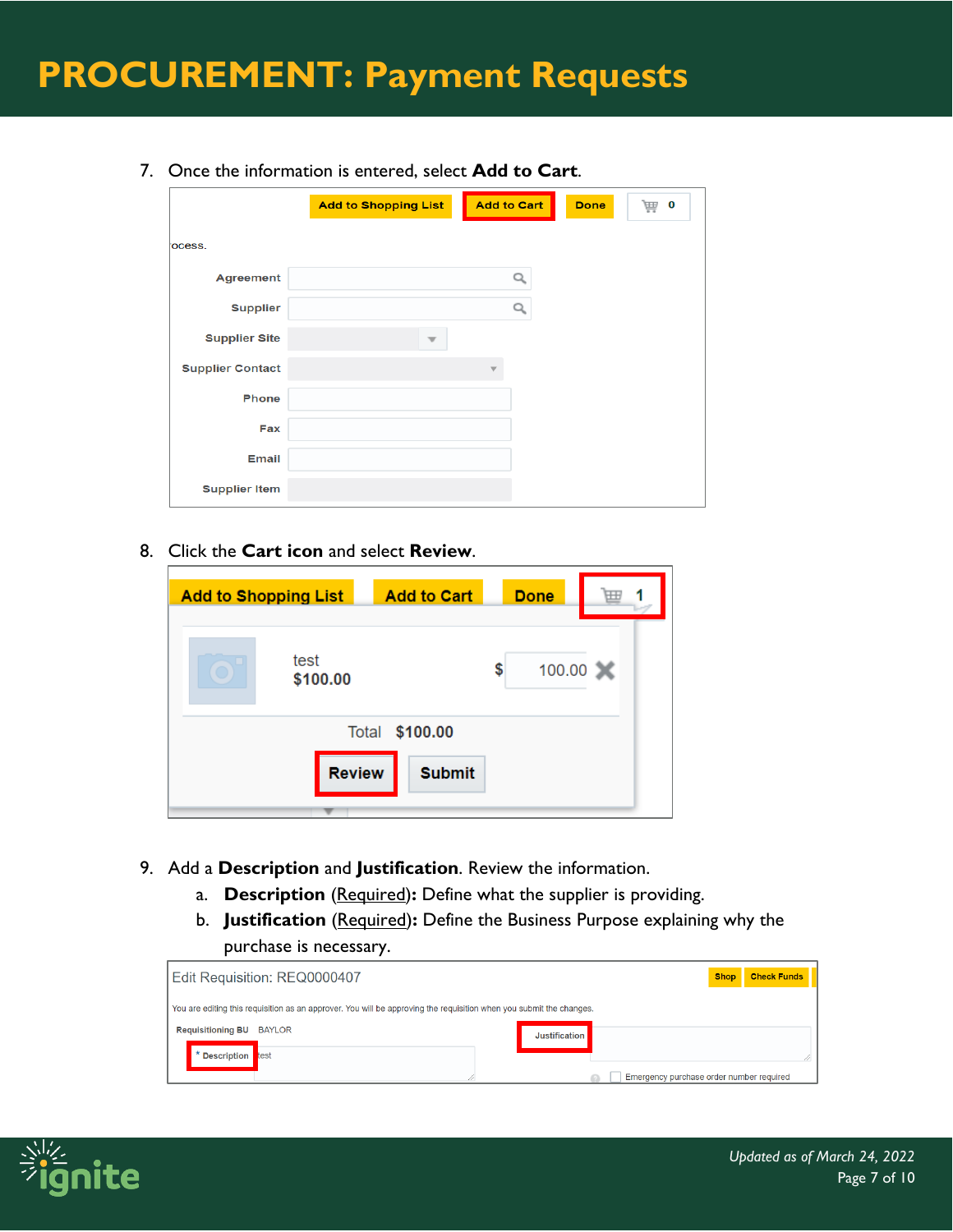- 10. The **Deliver-to Location** and **Charge Account** will auto-populate based on the information saved in your **Requisition Preferences**. *If you need to set up or change these preferences, see the Job Aids: Requisition Preferences – Charge Account COA-POETAF or Requisition Preferences – Shipping & Delivery Address.* These can be changed, if needed.
	- a. In the Delivery section, enter the date the payment is due in the **Requested Delivery Date** field. Also ensure the **Deliver-to Location** is accurate – make changes if needed.

| <b>△</b> Delivery              |                     |    |                                          |                                                                          |  |
|--------------------------------|---------------------|----|------------------------------------------|--------------------------------------------------------------------------|--|
| Requester                      | <b>Bruiser Bear</b> |    | Deliver-to Location Type                 | Internal                                                                 |  |
| Urgent No v                    |                     |    | * Deliver-to Location Rosenbalm Fountain |                                                                          |  |
| Requested Delivery Date 3/9/20 |                     | Ïo |                                          | Deliver-to Address 71360 S 5th St, Waco, McLennanTX 76706, UNITED STATES |  |

b. In the Billing section, you will need to review the **Charge Account** information. If you need to charge your requisition to a sponsored program, you can enter the **Project Number** in this section, or select a pre-defined charge account by changing the **Charge Account Nickname**.

| $\triangle$ Billing            |   |                    |                                        |                                                                                                            |                                    |                    |                          |                            |                                           |
|--------------------------------|---|--------------------|----------------------------------------|------------------------------------------------------------------------------------------------------------|------------------------------------|--------------------|--------------------------|----------------------------|-------------------------------------------|
|                                |   |                    |                                        | View $\bullet$ Format $\bullet$ $\bullet$ $\bullet$ $\bullet$ IIII Freeze <b>EX</b> Detach <b>All</b> Wrap |                                    |                    |                          |                            |                                           |
| <b>Project Costing Details</b> |   |                    |                                        |                                                                                                            |                                    |                    |                          | Charge                     |                                           |
| <b>Project</b><br>Number       |   | <b>Task Number</b> | <b>Expenditure</b><br><b>Item Date</b> | <b>Expenditure</b><br>Type                                                                                 | <b>Expenditure</b><br>Organization | Contract<br>Number | <b>Funding</b><br>Source | Account<br><b>Nickname</b> | <b>Charge Account</b>                     |
|                                | Q |                    |                                        |                                                                                                            |                                    |                    |                          |                            | 邑<br>▼ 500-50110-100-1000000-93843-220-00 |
|                                |   |                    |                                        |                                                                                                            |                                    |                    |                          |                            | Total                                     |

*Note:* The Account segment of the chart of accounts can only be changed by selecting a different procurement category.

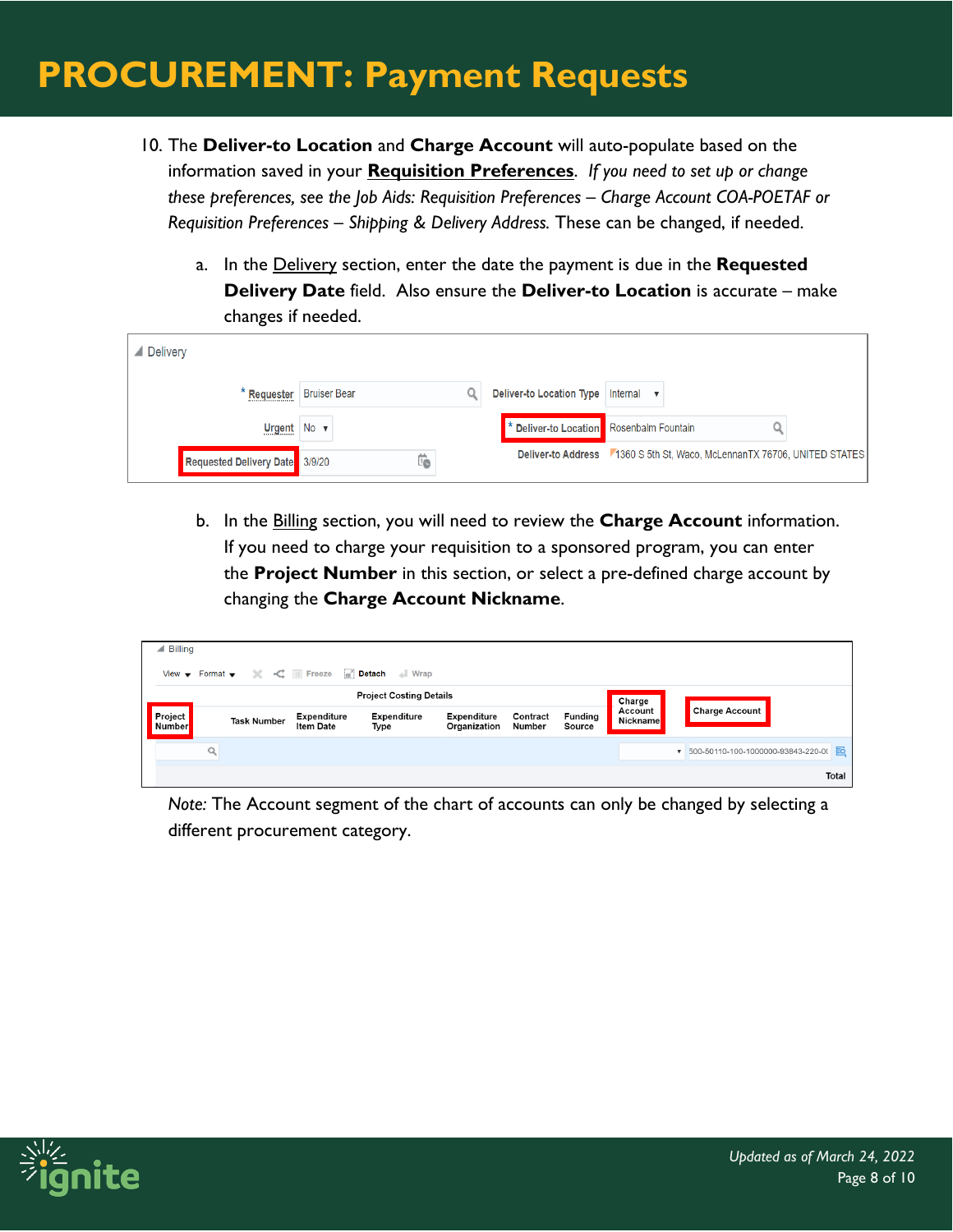- 11. Under the Notes and Attachments section:
	- a. **Notes to Supplier** (Optional): Include the invoice number that you would like included on the invoice in Ignite. This may be used as a reference for the supplier when receiving their payment.
	- b. **Attachments** (Required): Include the **Required Documentation** based on category type, listed in the [Payment Request Reference Guide.](https://www.baylor.edu/ignite/doc.php/357771.pdf)

| $\triangle$ Notes and Attachments |       |                  |
|-----------------------------------|-------|------------------|
| <b>Note to Supplier</b>           |       | Attachments None |
|                                   | 10.11 |                  |

12. If the information is correct, select **Check Funds.** 

| <b>Shop</b><br><b>Check Funds</b> | <b>Manage Approvals</b> | <b>View PDF</b>                  | <b>Save</b> | <b>Submit</b> |
|-----------------------------------|-------------------------|----------------------------------|-------------|---------------|
|                                   |                         |                                  |             |               |
|                                   |                         |                                  |             |               |
|                                   |                         | <b>Requisition Amount</b>        |             | 2,456.00 USD  |
|                                   |                         | <b>Approval Amount</b>           |             | 2,456.00 USD  |
| urchase order number required     |                         | <b>Funds Status</b> Not reserved |             |               |
|                                   |                         |                                  |             |               |
|                                   |                         | <b>Attachments None</b>          |             |               |

13. On the confirmation pop-up, select **OK**, or you can select **View Funds Check Results** for the budget check summary.

| Confirmation                                    |  |
|-------------------------------------------------|--|
| The transaction passed the funds check process. |  |
| View Funds Check Results                        |  |
|                                                 |  |